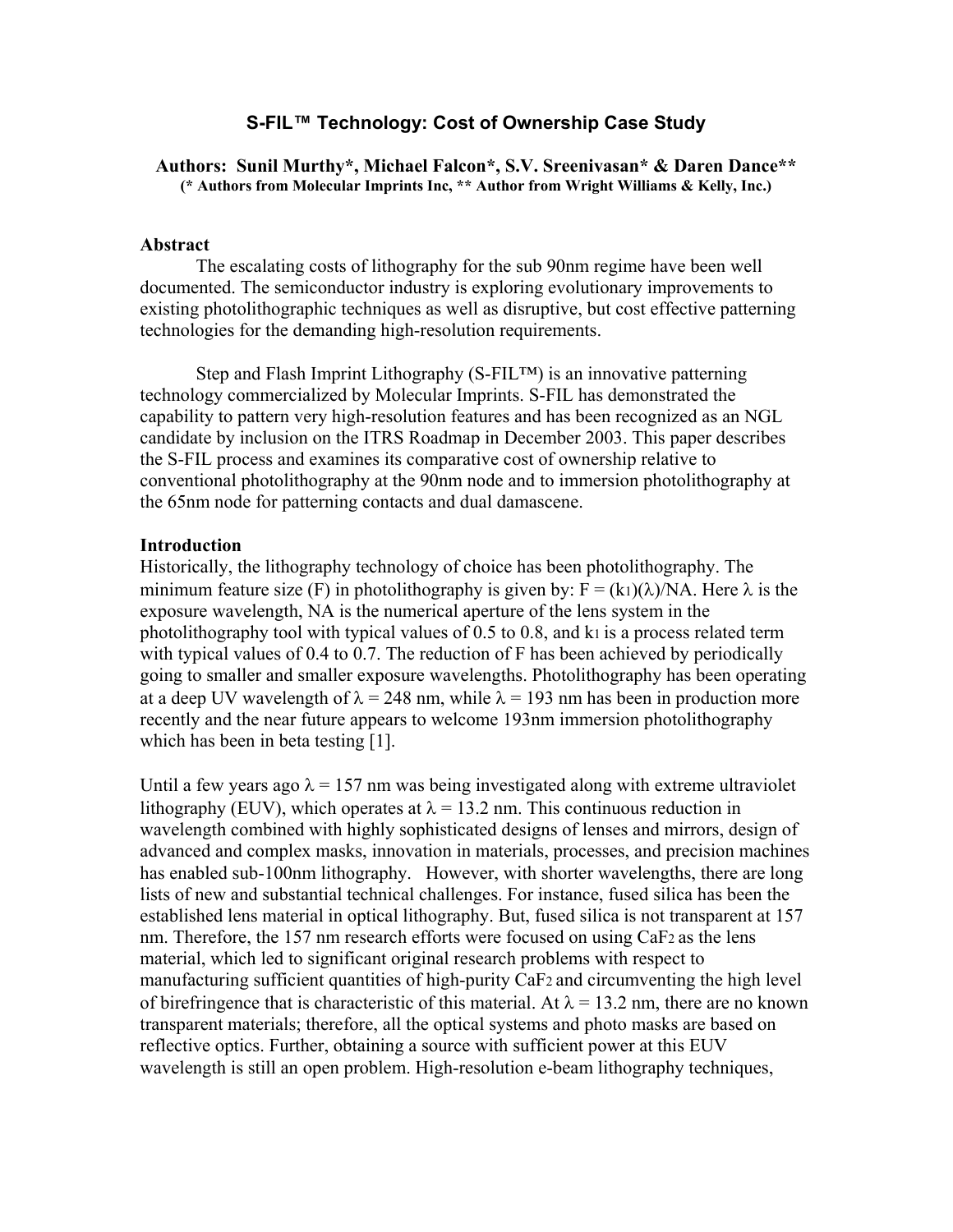though very precise, are too slow for high-volume commercial applications. They are believed to be best suited for directly writing photo masks used in photolithography.

In the interim, 193nm immersion photolithography has emerged as a very high potential technology contender at the 65 nm node. In immersion lithography, a liquid is interposed between an exposure tool's projection lens and the wafer. Immersion technology offers the opportunity for better resolution over conventional projection lithography because the lens can be designed with NAs greater than one, thus creating the ability to produce smaller features.

## **The Exponential Cost of Going Smaller**

It is not physical limits, but prohibitive costs that are likely to make the traditional photolithography approach of decreased wavelength impractical. Even today, optical lithography is an extremely expensive unit process. Historically, the cost of optical exposure tools has increased exponentially (see Figure 2). Even if fundamental challenges are overcome at  $\lambda = 157$  nm and 13.2 nm, it is believed that the historical exponential increase in tool cost could become even steeper.



*Figure 2: Exponential Increase in the Cost of Lithography Tools [1](#page-1-0)*

Preliminary list price estimates for a EUV prototype/alpha tool expected to be ready by 2007 are \$ 47 M with a throughput of 10 WPH [2]. In addition to the cost of the tool, the recurring and consumable costs associated with process materials, environmental control, complicated photomasks, etc. makes next generation lithography a high-risk proposition.

The only way to recover these costs is to have high throughputs and/or long tool lives and/or long photomask lives, and excellent feature fidelity within a field, between fields, and between wafers. While lithography was primarily developed by the silicon microelectronics industry, it is fast becoming a key unit process for other application areas such as micro-fluidic devices, optical switches, flat panel displays, and SAW devices. Emerging nano-resolution applications include sub-wavelength optical components, biochemical analysis devices, high speed compound semiconductor devices,

<span id="page-1-0"></span><sup>1</sup> <sup>1</sup> Source: S.V. Sreenivasan, C.G. Willson, *et al.* NIST-SPIE Conference on Nanotechnology, September 2002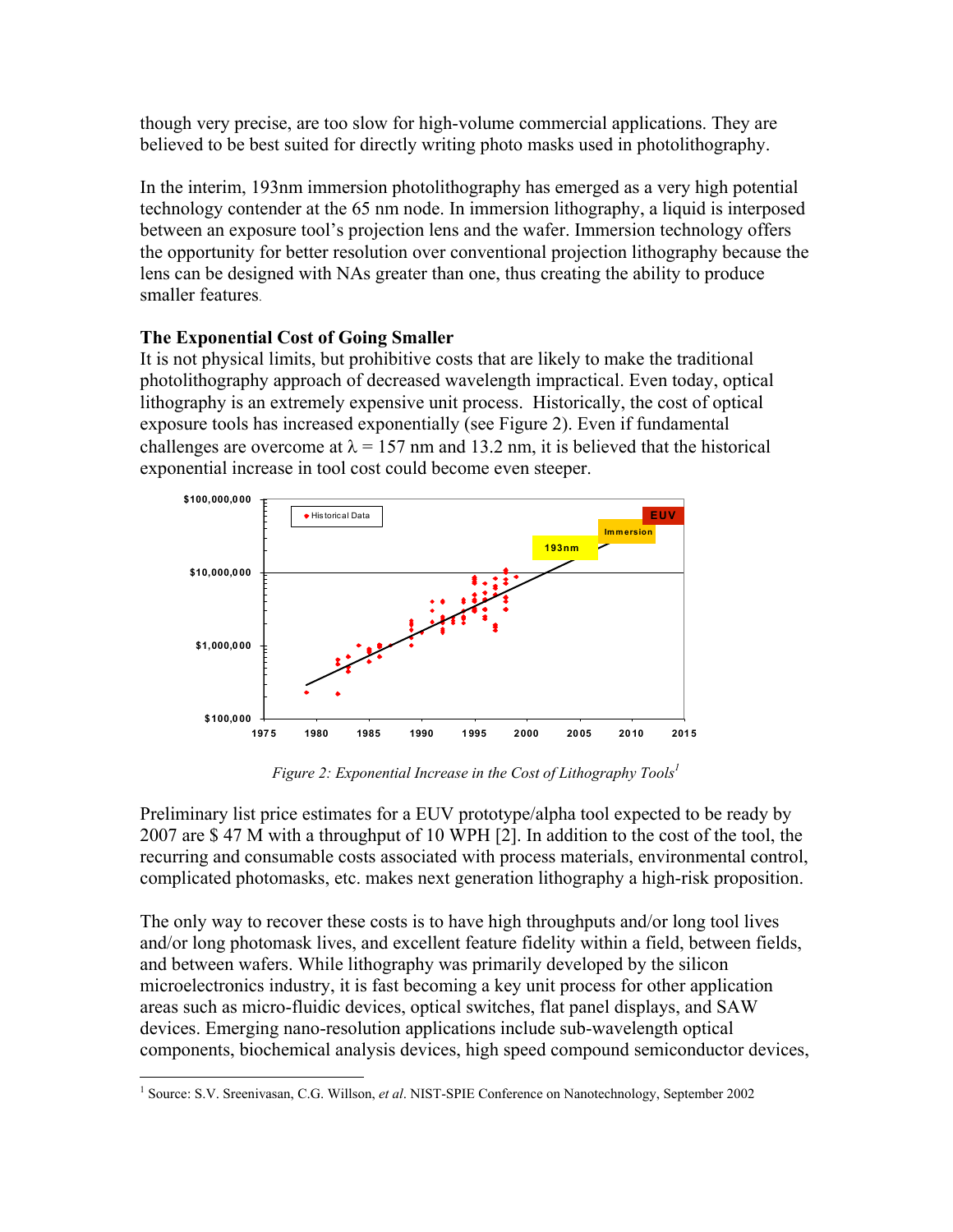distributed feedback lasers, photonic crystals, and high density patterned magnetic media for data storage. The above discussion clearly indicates that there exists a need for lowcost alternatives to nano-resolution photolithography. It is believed that if a sufficiently low cost lithography solution can be developed, it will provide a major competitive edge to manufacturers of traditional and emerging devices, and enable new kinds of devices that are currently not economical. The cost and complexity trends in photolithography have motivated Molecular Imprints, Inc. to investigate and develop a non-optical, lowcost lithography technique known as Step and Flash Imprint Lithography (S-FIL).

# **The S-FIL<sup>™</sup> Technology**

S-FIL technology was developed by a team supervised by Professors S.V. Sreenivasan and Grant C. Willson of the University of Texas at Austin. Molecular Imprints Inc. has exclusively licensed this technology from the University of Texas at Austin, and subsequently improved upon it. The process includes the use of a proprietary imprint fluid that serves the role of a resist in the S-FIL process. The S-FIL process has been well documented [3]. S-FIL involves imprinting sub-100 nm sized features on to a preplanarized substrate using a template (mold). The template is usually manufactured from an industry standard mask blank made of fused silica using a phase mask process. The main difference being that the feature sizes on the template are 1:1 rather than 4:1.

Enhancements to the S-FIL process resulted in a new process called S-FIL/R, as described in [4]. The following figure illustrates the S-FIL and S-FIL/R process:



*Figure 3: S-FIL and S-FIL/R Process Steps* 

The S-FIL/R process enables good critical dimension control on wafers with moderate levels of topology. The transfer etching process is straightforward and does not involve any unusual gases or etch techniques. The advantages that S-FIL/R provides over S-FIL include the following i) Improved line-width control with no faceting at the line edges, ii) Improved critical dimension control over topography, iii) Formation of "T"-topped features suitable for lift-off processing and (iv) Improved etch resistance and selectivity during pattern transfer.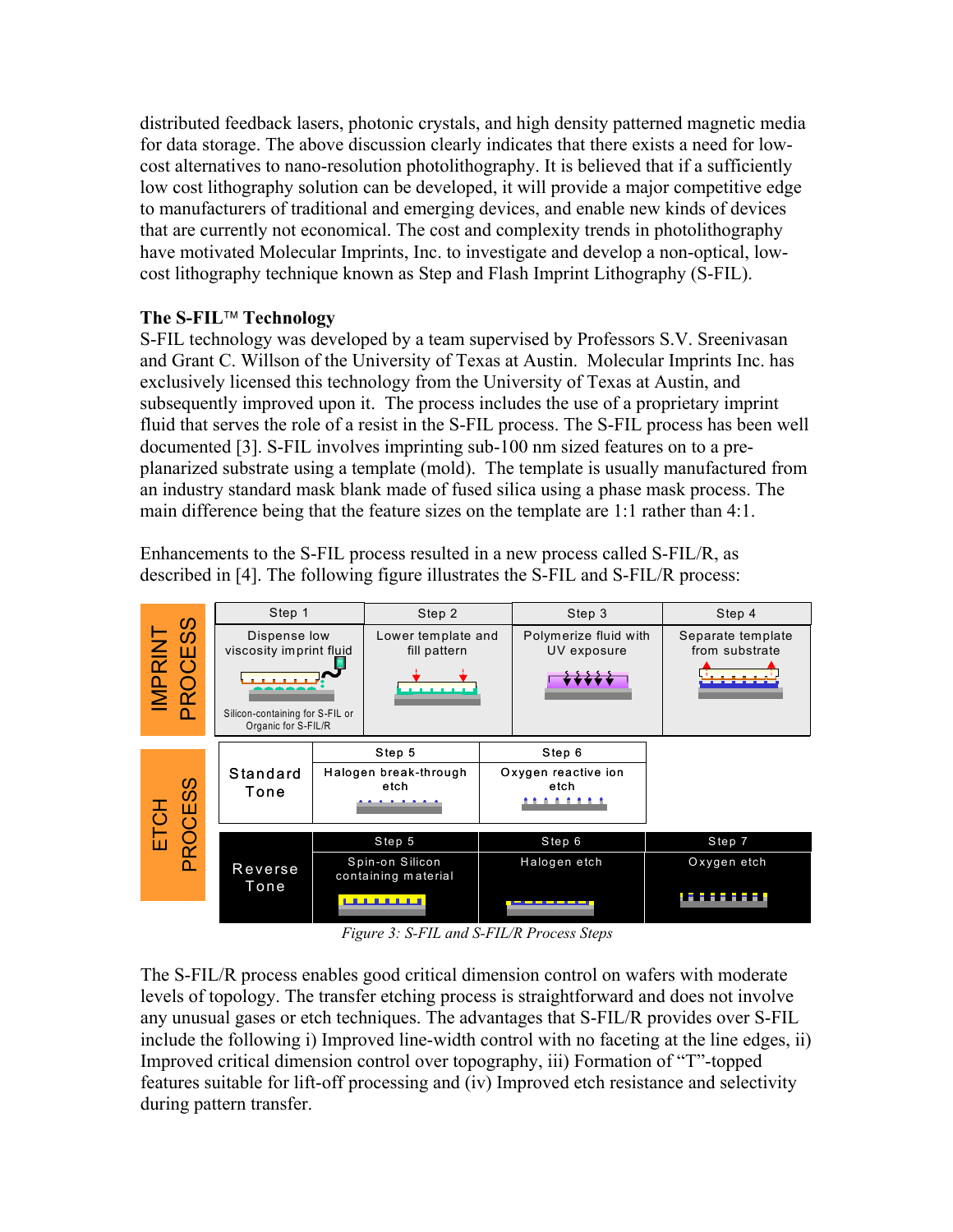For the purposes of this paper, we have considered S-FIL/R process as the baseline process.

## **Cost of Ownership Analysis**

Molecular Imprints has teamed up with Wright Williams & Kelly, Inc. (WWK), well known in the semiconductor industry for their industry standard software tools and expertise in calculation of cost of ownership. WWK's TWO COOL® software tool is used by OEMs, chip manufacturers, and others to develop a comprehensive cost of ownership model of semiconductor tools and processes.

S-FIL/R, despite being a new entrant in the field of semiconductor lithography, has generated strong interest. In 2003, the ITRS included imprint lithography on the roadmap [5]. Although this roadmap currently applies imprint lithography to the 32 nm node and beyond, Molecular Imprints believes that imprint technology offers possibilities in the immediate future.

One of the key demonstrated capabilities of imprint lithography has been the ability to imprint sub-100 nm contacts. Figure 4 below demonstrates results obtained by Molecular Imprints.





 *Sub-40 nm imprinted contacts 60 nm imprinted contacts etched into oxide Figure 4: Imprinted contacts using S-FIL and S-FIL/R* 

Another interesting ability of imprint technology is to be able to imprint multidimensional features such as the one shown below in Figure 5. This capability raises the possibility of imprinting a via-trench combination (2-tier template) in dual damascene patterning processes in a single step as opposed to 2 masks needed in photolithography. Figure 6 illustrates actual dual damascene process results using the 2-tier template in Figure 5.



*Figure 5: 2- tier imprint template for dual damascene [6]*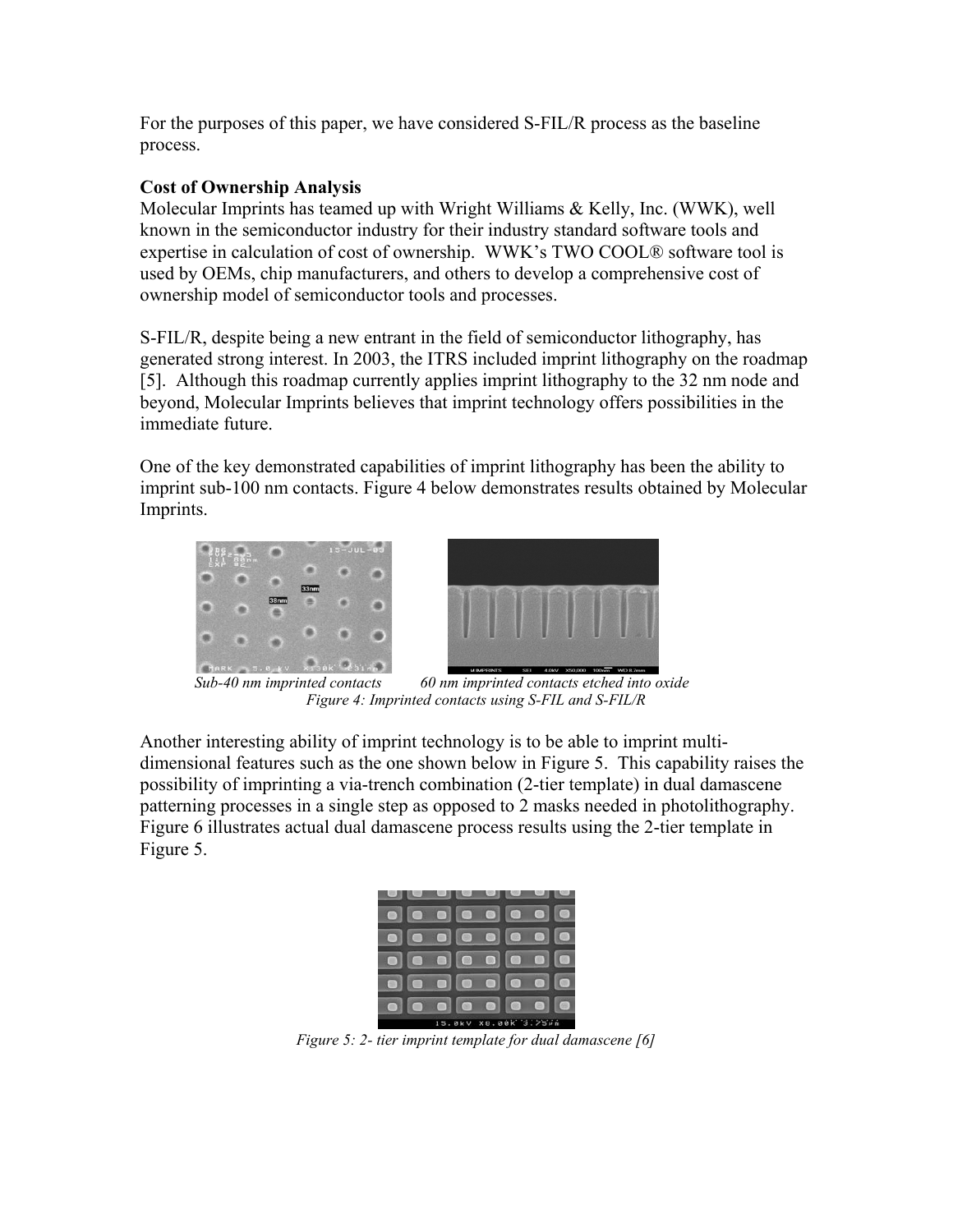

*Figure 6: Dual damascene imprint results in dielectric [6]*

The above two examples are considered in this paper to demonstrate the attractiveness of imprint technology from a cost of ownership perspective.

#### **S-FIL vs. Conventional Photolithography at the 90nm node**

The following assumptions were utilized for the cost of ownership study. Note, the values assumed for the imprint process are based on logical extensions of the current state of imprint technology offered by Molecular Imprints.

| Parameter                       | Photolithography | $S$ -FIL/R      |
|---------------------------------|------------------|-----------------|
| Tool Price (\$)                 | 20 M             | 10 <sub>M</sub> |
| Installation Cost $(\$)$        | M                | 0.5 M           |
| <b>Mask/Template Price (\$)</b> | 62,500           | 25,000          |
| Effective Throughput (WPH)      | 60               | 50              |
| Mask/Template Usage             | 2000 wafers      | 2000 wafers     |
| Wafer Size                      | $300 \text{ mm}$ |                 |

*Table I: Assumptions underlying the COO study for the 90 nm node* 

*Note*: In the above table tool price for photolithography equipment does not include resist coating/baking/developing equipment. Installation cost is estimated at 5% of equipment purchase costs and transportation costs are not included.

A key difference in the costs of the two technologies is the template/mask pattern generation cost. A template is anticipated to be lower in cost than a conventional photo mask because of the following reasons: the templates need no optical proximity correction (OPC). Pattern-writing time (a key cost driver for masks) is shorter by a factor of 4 for templates because of the smaller field sizes (1/16th the area of traditional photo masks). Also, templates have shorter pattern writing times because of smaller datapreparation files (no optical proximity correction factors). The template inspection is over a smaller area and hence lowers the cost. For conventional photo masks, even though they have an advantage of 4:1 reduction ratio, the write times are not short because the feature sizes attributed to MEEF and OPC are approximately 1.5 the actual feature size.

## *Contacts at the 90 nm Node*

The first cost of ownership analysis investigates patterning of the metal layer 1 (M1) for a 4-layer DRAM device. Per the ITRS specifications, this layer is the most demanding in terms of the pitch. Photolithography techniques struggle with the pitch specifications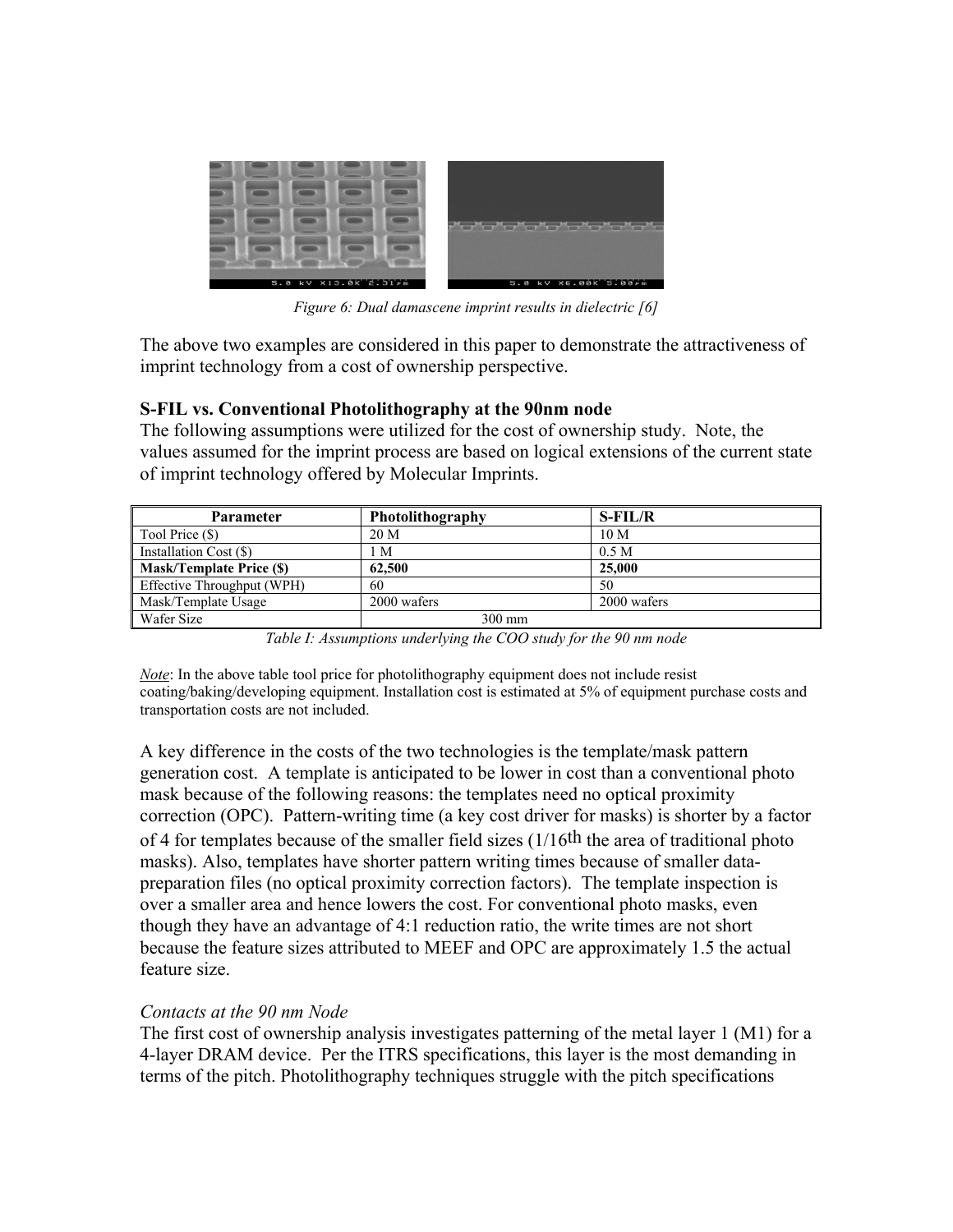even at today's 90 nm node levels. Memory device designers have to adhere to numerous design rules to avoid the so-called "forbidden pitch" ranges.

The main drivers of the cost of ownership, as revealed by the output from TWO COOL® software, are displayed in Table II below.

| Dominant COO                               | Photolithography | $S$ -FIL/R | Cost savings with |
|--------------------------------------------|------------------|------------|-------------------|
| <b>Components</b>                          |                  |            | <b>S-FIL/R</b>    |
| Mask & Materials                           | \$35.83          | \$14.67    | 59%               |
| <b>Equipment Depreciation</b>              | 6.72             | 4.03       | 40%               |
| Maintenance <sup><math>\angle</math></sup> | 0.21             | 0.26       | $-24%$            |
| Labor                                      | 0.20             | 0.24       | $-20%$            |
| Total COO per wafer <sup>3</sup>           | \$43.10          | \$19.37    | 55%               |
| $\sim$ COO (5,000 wafers/wk)               | \$44.96          | \$21.28    | 53%               |

*Table II: COO drivers for 90nm contacts in DRAM metal layer 1*

It is clear that the mask & materials costs and the equipment depreciation are the principal cost components of each technology. They are also the clear differentiators between S-FIL/R and photolithography. The above analysis shows a 55% reduction in cost using step and flash imprint lithography as opposed to photolithography.

A key advantage of imprint technology is its elimination of the "forbidden pitch" rule. Imprint lithography allows relaxation of some of the 2,000 additional design rules that must be implemented for reticle enhancement techniques and optical proximity correction that allow optical lithography to meet technology requirements [7]. These design rules add complexity, which in turn, add time and cost to chip designs and increase the probability of manufacturing problems. The design rules also increase the physical size of the chip, which leads to fewer die per wafer, lower yield and higher cost per chip. As an example, design rules that increase the die area  $15\%$  from  $140$  mm<sup>2</sup> to  $150$  mm<sup>2</sup> reduce the gross die per wafer by 7%, lower yield by 0.8%, and increase die cost by 8%.

#### *Dual Damascene Process at the 90 nm Node*

S-FIL/R also raises some very exciting possibilities for cost savings in the dual damascene process. By using a 2-tier template, S-FIL/R can imprint via and trench in a single lithography step. This provides a dual advantage in process cost and template cost. A cost of ownership analysis for dual damascene was conducted using TWO COOL® from WWK.

Except for the template cost, all assumptions remain the same as in Table I.

 2 Assumes same Maintenance and Labor costs for each type of system

<span id="page-5-1"></span><span id="page-5-0"></span><sup>&</sup>lt;sup>3</sup> At 100% utilization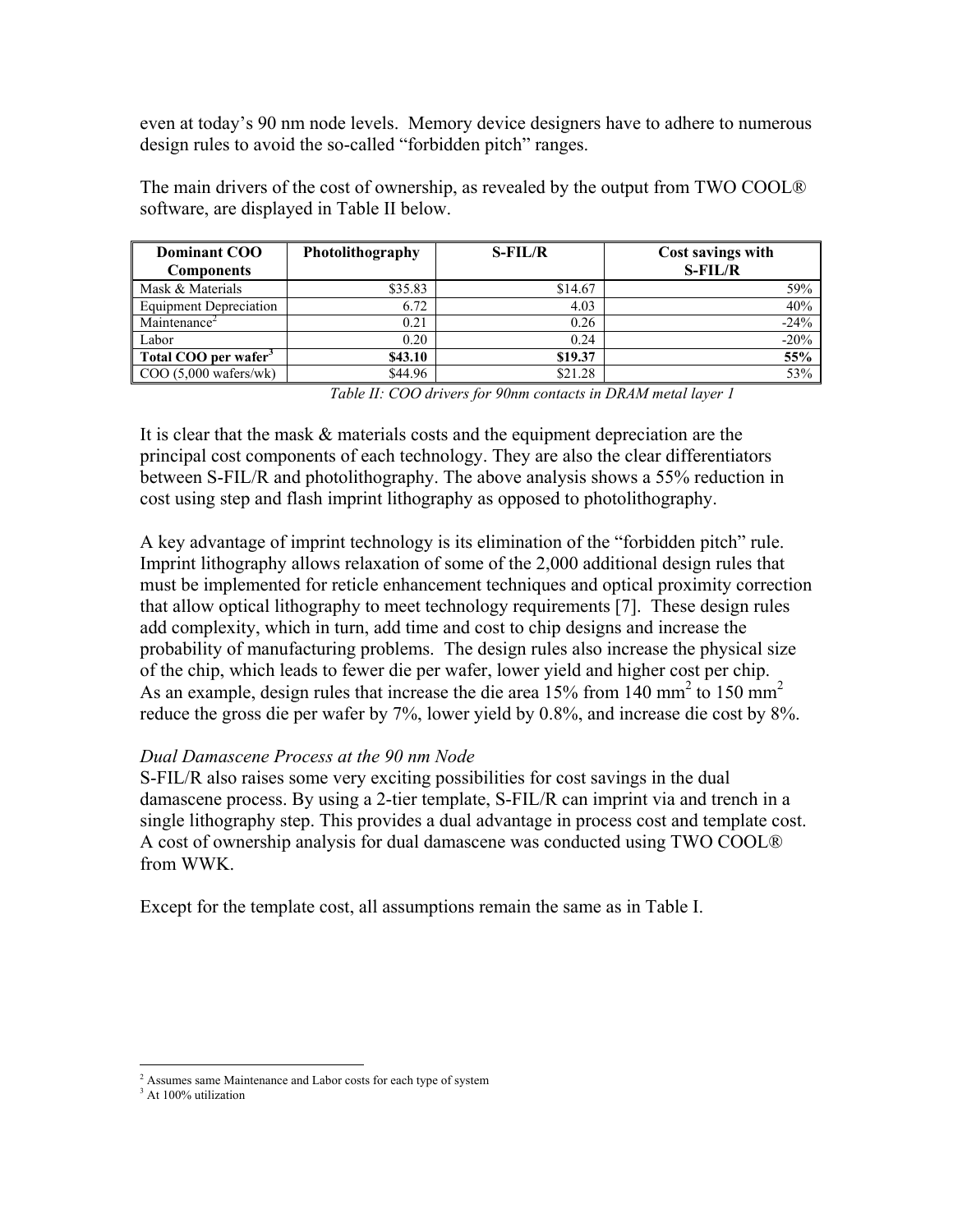| <b>Parameter</b>               | Photolithography                    | $S$ -FIL/R               |  |
|--------------------------------|-------------------------------------|--------------------------|--|
| Tool Price (\$)                | 20 M                                | 10 <sub>M</sub>          |  |
| Installation Cost (\$)         | M                                   | 0.5 M                    |  |
| <b>Mask/Template Price (S)</b> | 62,500 (1 for via and 1 for trench) | 75,000 (2-tier template) |  |
| Effective Throughput (WPH)     | 60                                  | 50                       |  |
| Mask/Template Usage            | 2000 wafers                         | 2000 wafers              |  |
| Wafer Size                     | $300 \text{ mm}$                    |                          |  |

 *Table III: Assumptions underlying the COO study for the 90 nm node dual damascene process* 

*Note*: In both tables above tool Price for photolithography equipment does not include resist coating/baking/developing equipment. Installation cost is estimated at 5% of equipment purchase costs and transportation costs are not included.

A COO analysis for just the lithography steps using the TWO COOL software validates the significant cost advantage of the S-FIL/R for the dual damascene process over conventional photolithography. Nearly 50% reduction in cost is observed for the lithography steps as shown in Table IV below.

| Photolithography           |         | $S$ -FIL/R            |         |
|----------------------------|---------|-----------------------|---------|
| Masking Step               | COO     | <b>Imprint Step</b>   | COO     |
| Metal Mask                 | \$43.10 | Metal/Via<br>Imprint  | \$47.58 |
| Via Mask                   | \$43.10 |                       |         |
| <b>Total Masking Costs</b> | \$86.20 | Total Imprint<br>Cost | \$47.58 |

*Table IV: COO for the masking/ imprinting steps in a 90nm node dual damascene process*

While the above analysis considers only the lithography steps, it is essential to examine the impact of integrating imprint lithography into the complete dual damascene process. To compare process costs, WWK's Factory Commander® was used to examine the Metal 1/Metal 2/Via 2 sequence for 5,000 wafers per week from an example process.

Developed with Sandia National Laboratories, Factory Commander® is a Cost and Resource Evaluation software platform that can be applied to any discrete manufacturing or assembly operation. It performs high-level cost analyses of overall factory and individual product costs, manufacturing capacity, and revenues. Note, all measurement and inspection steps have been excluded in this comparison between photolithography and S-FIL, but building depreciation has been included, which was excluded in the previous TWO COOL® COO examples. Table V compares processes and Table VI compares COO cost drivers.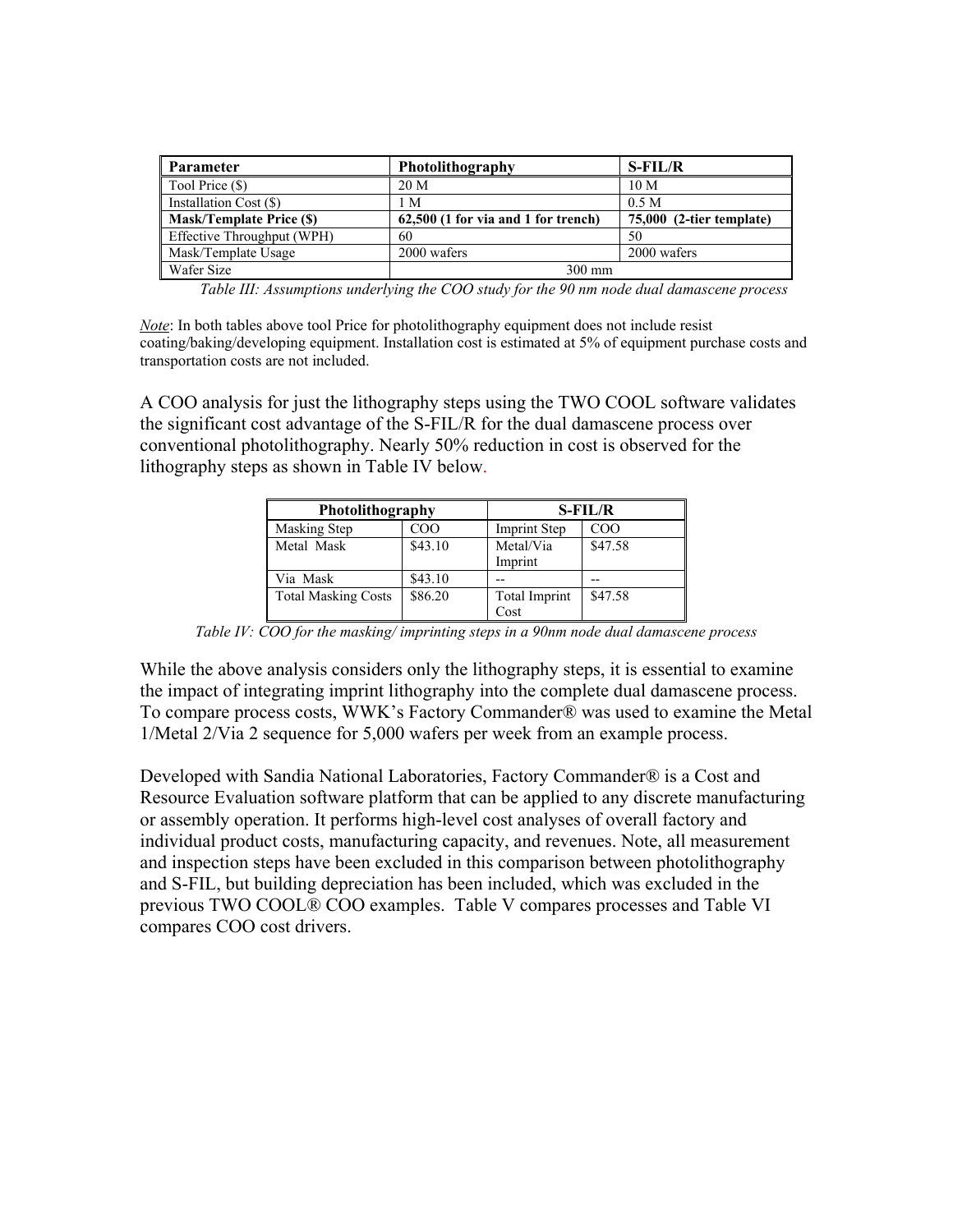| Photolithography      | $\bf COO$ | <b>S-FIL/R Process</b> | $\bf COO$ | <b>Comments</b>                       |
|-----------------------|-----------|------------------------|-----------|---------------------------------------|
| <b>Process</b>        |           |                        |           |                                       |
| Deposit ILD           | \$9.29    | Deposit ILD            | \$10.62   |                                       |
|                       |           | <b>BARC</b>            | 3.70      | Photolithography may not require BARC |
| <b>Backside Clean</b> | 3.50      | Backside Clean         | 3.63      |                                       |
| Metal 1 Mask          | 51.16     | Metal 1 Imprint        | 31.99     | Includes resist coat and develop      |
|                       |           | Spin Silicon           | 8.27      | S-FIL/R specific process step         |
| <b>Etch Channel</b>   | 4.21      | <b>Etch Channel</b>    | 4.48      |                                       |
| Ash                   | 1.48      | Ash                    | 2.16      |                                       |
| Barrier/Liner/Seed    | 20.53     | Barrier/Liner/Seed     | 21.57     |                                       |
| Cu Deposit            | 4.68      | Cu Deposit             | 4.91      |                                       |
| CMP                   | 11.26     | CMP                    | 11.66     |                                       |
| Post CMP Clean        | 2.23      | Post CMP Clean         | 2.35      |                                       |
| Low K Dielectric      | 9.29      | Low K Dielectric       | 10.62     |                                       |
| Deposit               |           | Deposit                |           |                                       |
| Etch Stop             | 20.53     |                        |           |                                       |
| <b>ILD</b>            | 9.29      | <b>BARC</b>            | 3.70      | Photolithography process may require  |
|                       |           |                        |           | BARC (not shown)                      |
| <b>Backside Clean</b> | 3.50      | <b>Backside Clean</b>  | 3.63      |                                       |
| Metal 2 Mask          | 51.16     | Metal 2 Imprint        | 51.74     | S-FIL/R uses 2-Tier template          |
|                       |           | Spin Silicon           | 8.27      | S-FIL/R specific process step         |
| Etch Channel          | 4.21      | Etch Channel           | 4.48      |                                       |
| Ash                   | 1.48      | Ash                    | 2.16      |                                       |
| <b>Backside Clean</b> | 3.50      | <b>Backside Clean</b>  | 3.63      |                                       |
| Via 2 Mask            | 51.16     |                        |           | Photolithography process step         |
| Etch Nitride          | 8.76      |                        |           |                                       |
| Etch Via              | 5.97      | Etch                   | 9.30      |                                       |
| Ash                   | 1.48      |                        |           |                                       |
| <b>Backside Clean</b> | 3.50      |                        |           |                                       |
| Barrier/Liner/Seed    | 20.53     | Barrier/Liner/Seed     | 21.57     |                                       |
| Cu Deposit            | 4.68      | Cu Deposit             | 4.91      |                                       |
| CMP Cu                | 11.26     | CMP Cu                 | 11.66     |                                       |

*Table V COO for 90nm node dual damascene with complete process steps* 

*Note:* The extra masking step and related differences imply that the photolithography process has different equipment utilization factors than the S-FIL/R process. This may result in a lower COO per step, but with more steps, the process has a higher total COO.

| <b>Driver</b>                 | Photolithography | $S$ -FIL/R | Cost savings advantage<br>with S-FIL/R |
|-------------------------------|------------------|------------|----------------------------------------|
| Mask & Materials              | \$127.33         | \$83.63    | 34%                                    |
| <b>Equipment Depreciation</b> | 117.49           | 94.70      | 19%                                    |
| <b>Building Depreciation</b>  | 47.27            | 47.23      | $0\%$                                  |
| Maintenance                   | 22.18            | 12.12      | 45%                                    |
| Labor                         | 4.38             | 3.33       | 24%                                    |
| $COO$ (5,000 wafers/wk)       | \$318.64         | \$241.02   | 24%                                    |

*Table VI: COO Drivers for complete 90nm node dual damascene Process* 

For the 90 nm node dual damascene process, due to the reduced difference between the costs of the template and photo mask, the impact on COO of S-FIL/R is diluted but still delivers an improvement of 24%.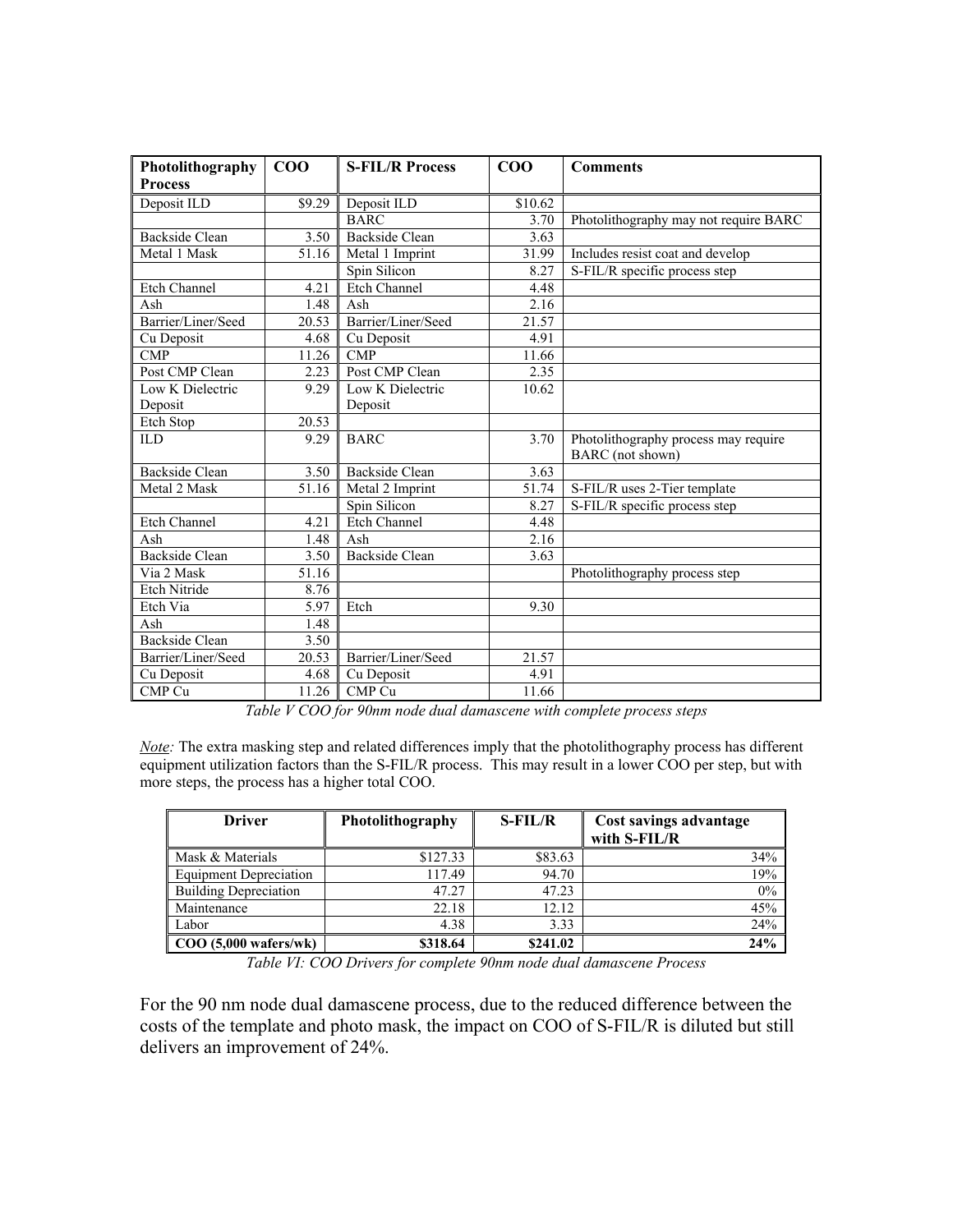#### **S-FIL/R vs. 193nm Immersion Photolithography at the 65nm node**

S-FIL/R offers a larger COO advantage at the 65nm node than at the 90nm node because template price is less sensitive to changes in the feature sizes for the contacts/via/trench. As explained earlier, S-FIL/R templates do not require any optical proximity corrections, since the S-FIL/R process exactly replicates the templates. On the other hand, photo masks do need OPCs and other correction factors that significantly increase the cost of the photo mask in moving from a 90 nm to a 65 nm process.

As shown in Tables VII and VIII below, at the 65nm node, the COO savings are even greater with the S-FIL/R process, which exhibit a 68% savings for contacts and 61% savings for the dual damascene process. This improvement is primarily driven by the lower template costs.

| Parameter                  | Photolithography | $S$ -FIL/R      |  |
|----------------------------|------------------|-----------------|--|
| Tool Price (\$)            | 25 M             | 10 <sub>M</sub> |  |
| Installation Cost (\$)     | 1 M              | 0.5 M           |  |
| Mask/Template Price (\$)   | 100,000          | 27,500          |  |
| Effective Throughput (WPH) | 60               | 50              |  |
| Mask/Template Usage        | 2000 wafers      | 2000 wafers     |  |
| <b>Wafer Size</b>          | $300 \text{ mm}$ |                 |  |
| $\vert$ COO                | \$65.86          | \$20.78         |  |

#### *Contacts at the 65 nm Node*

Table VII: Assumptions underlying the COO study for the 65 nm node

| Dual Damascene Process at the 65 nm Node |
|------------------------------------------|
|------------------------------------------|

| Parameter                       | $S$ -FIL/R<br>Photolithography       |                            |
|---------------------------------|--------------------------------------|----------------------------|
| Tool Price (\$)                 | 25 M                                 | 10 <sub>M</sub>            |
| Installation Cost (\$)          | 1 M                                  | 0.5 M                      |
| <b>Mask/Template Price (\$)</b> | 100,000 (1 for via and 1 for trench) | $82,500$ (2-tier template) |
| Effective Throughput (WPH)      | 60                                   | 50                         |
| Mask/Template Usage             | 2000 wafers                          | 2000 wafers                |
| Wafer Size                      | $300 \text{ mm}$                     |                            |
| $\bf{COO}$                      | \$131.72                             | \$51.81                    |

*Table VIII: COO for 65nm node dual damascene with complete process steps* 

*Note*: In both tables above tool Price for photolithography equipment does not include resist coating/baking/developing equipment. Installation cost is estimated at 5% of equipment purchase costs and transportation costs are not included.

#### **Sensitivity Analysis**

One primary issue in calculating COO is the assumptions associated with materials and template/mask costs, throughput, and process life of an emerging technology like imprint lithography. While a strong effort has been made in this paper to accurately represent the COO of S-FIL/R that is consistent with the current state of the technology, it is prudent to investigate the sensitivity of the COO model, with respect to certain key factors including imprint template price, template usage, and tool throughput.

*Sensitivity Analysis: Varying S-FIL/R Template Price for 90nm node Contacts*  A sensitivity analysis varying the template price from \$ 5000 to \$ 100,000 is conducted for the contacts scenario (i.e. single template scenario).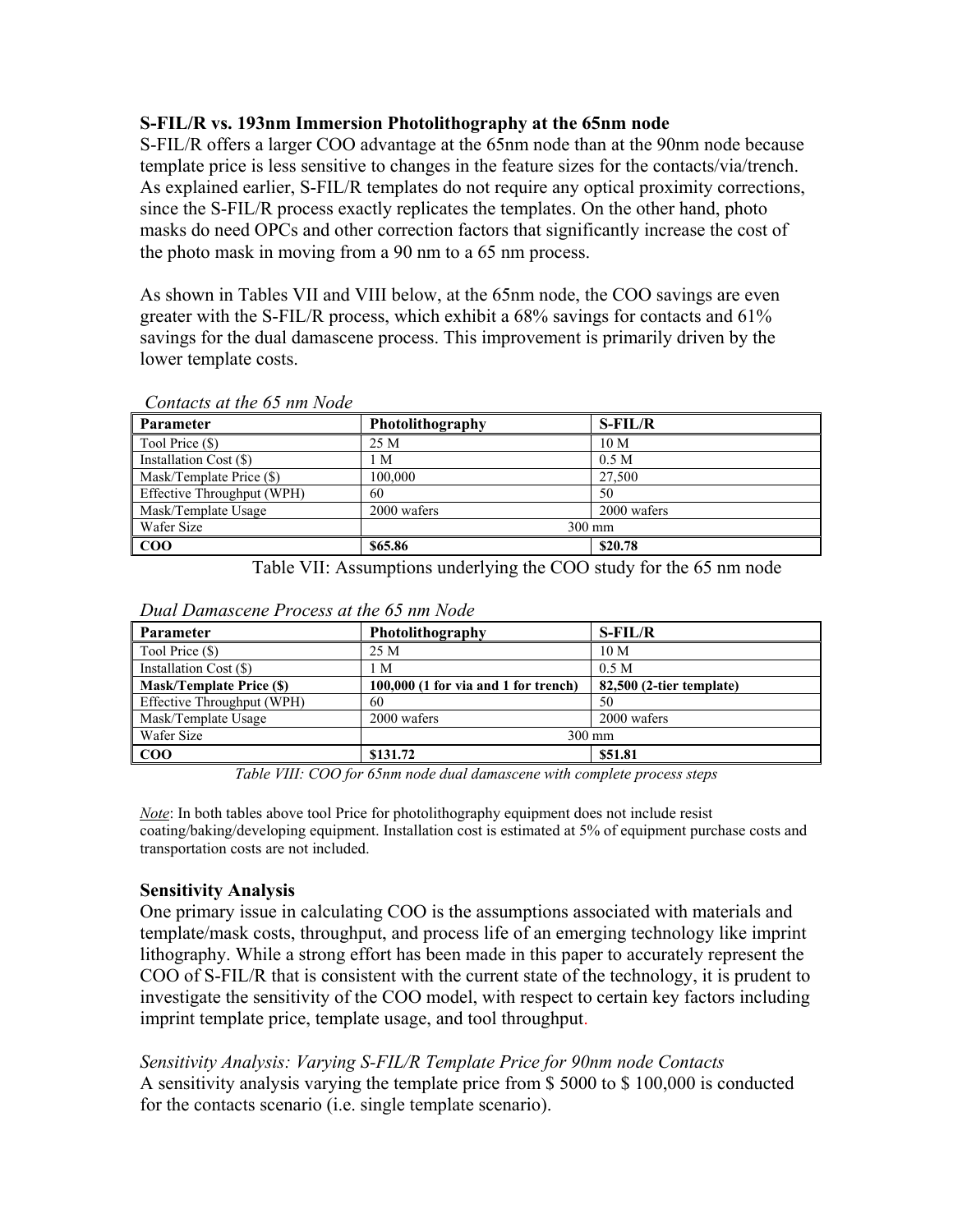

*Figure 7 Impact of template price variation on COO of S-FIL/R for 90nm node contacts*

It is clear that the template cost plays a crucial role in the COO of S-FIL/R. However the above illustration raises several interesting possibilities. At low template pricing (e.g. assuming minimal inspection), the possibility of using S-FIL/R for generating prototypes of new chip designs for validation as well experimenting with new devices at smaller node levels would be immense. Quick turnaround of prototype designs at low cost can considerably shorten time to market for new products. This could result in significant benefits to companies, in terms of competitive advantages not accounted for in the COO calculation.

*Sensitivity Analysis: Varying S-FIL/R Template Usage for 90nm node Contacts*  A sensitivity analysis varying the template usage from 500 wafers to 3000 wafers is conducted for the 90 nm contacts scenario (i.e. a single tier template).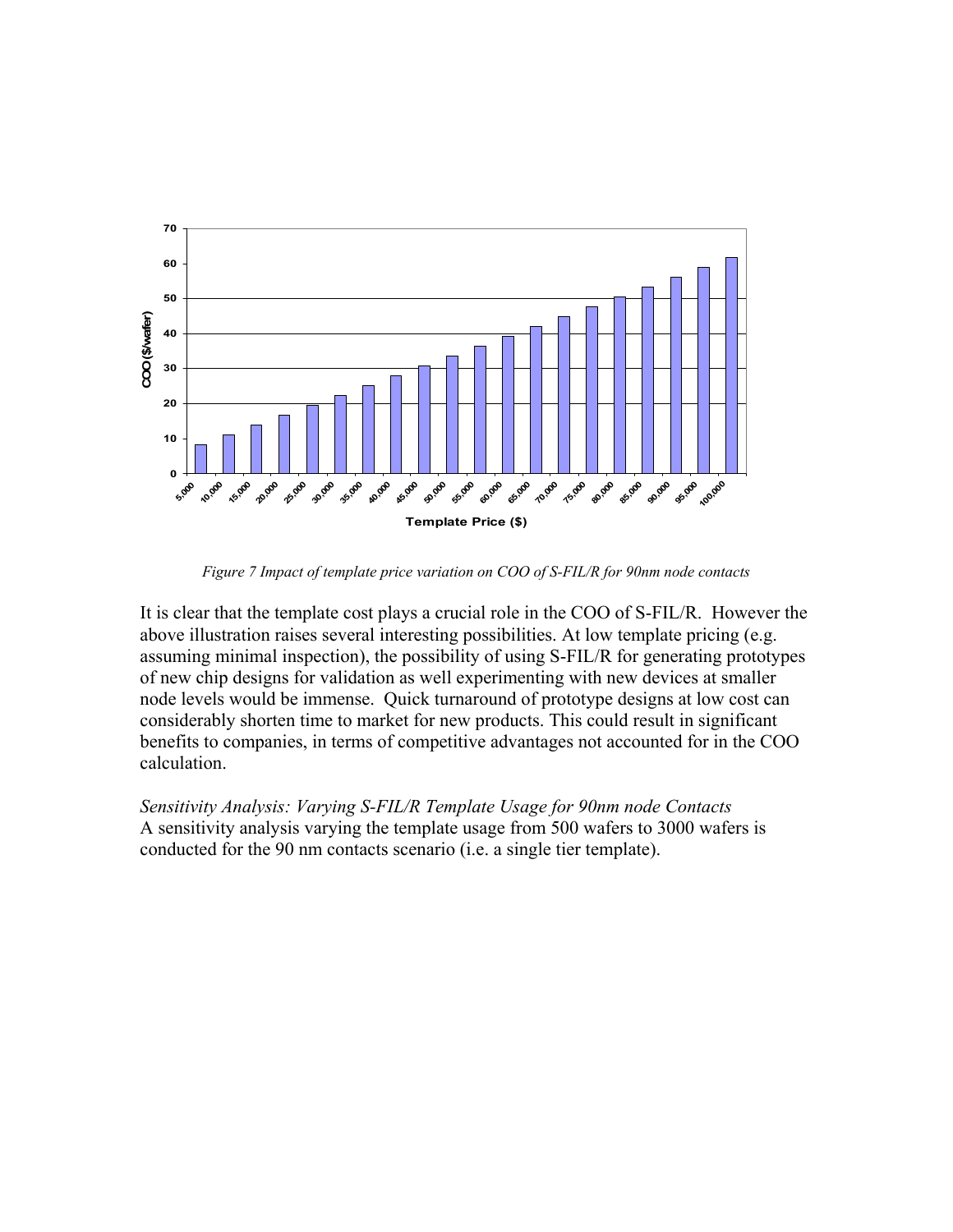

*Figure 8: Effect of template usage on COO of S-FIL/R for the 90nm contacts*

Even at low template usage estimates, the COO of imprint technology is very attractive. In recent years, low volume applications such as ASICs have lost ground to more standardized designs such as FPGAs and hybrid ASICs. The primary reason for the decrease in ASICs is attributed to the high non-recurring engineering costs coupled with the high cost of manufacturing, such as the high cost of masks and photo tools. However, disruptive lithography technologies like S-FIL/R can make such applications attractive once again.

*Sensitivity Analysis: Varying S-FIL/R Tool Throughput for 90nm node Contacts*  A sensitivity analysis varying the SFIL/R tool throughput from 5 WPH to 100 WPH is conducted for the 90nm node contacts scenario (assuming 300mm wafer size). As the S-FIL/R tool throughput is varied, the tool price is also adjusted to reflect any additional cost of satisfying the required throughput specification.



*Figure 9 Influence of S-FIL/R tool throughput on COO for 90nm node Contacts*